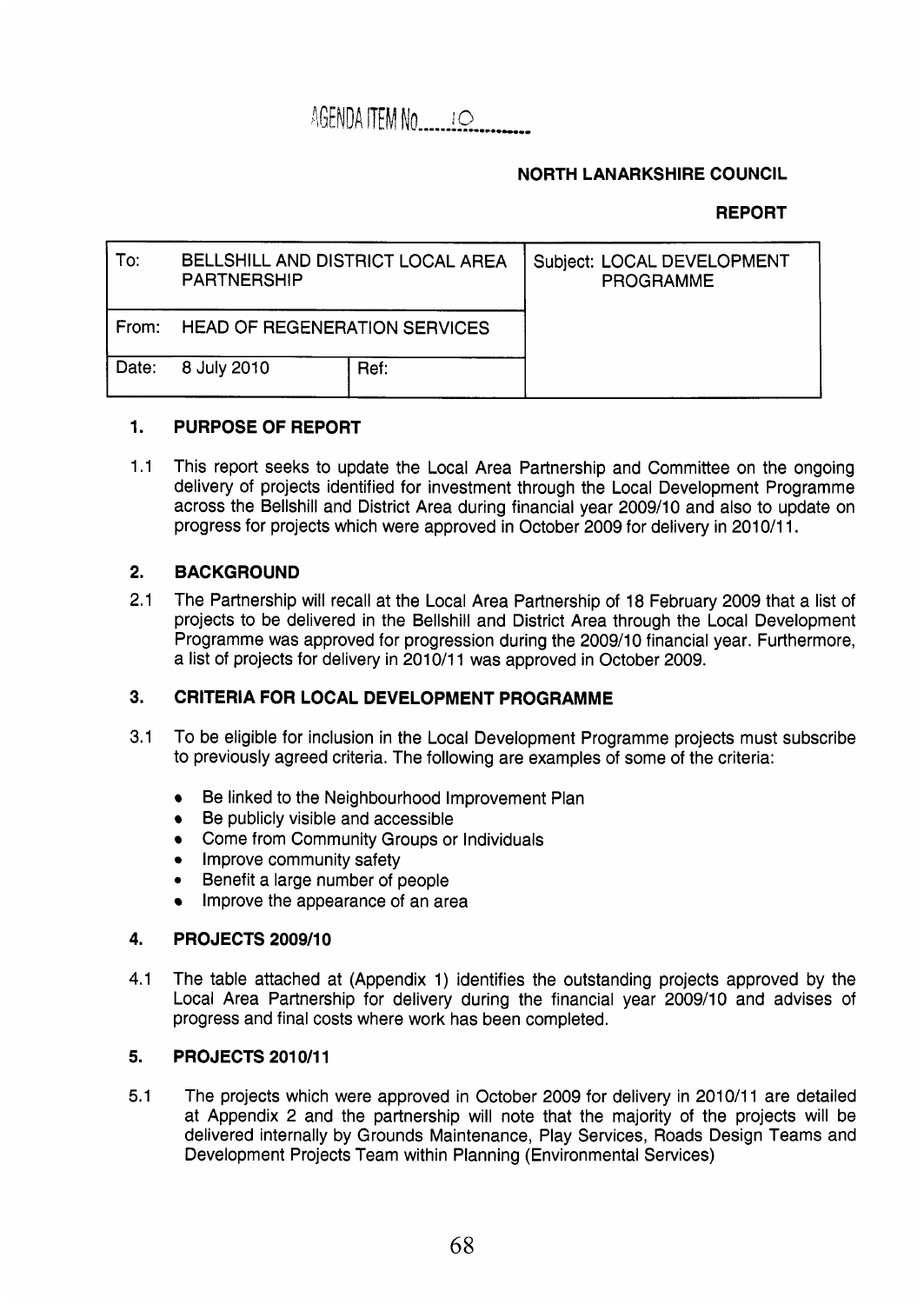- 5.2 The Partnership is also asked to approve the additional projects totalling f25,000 as detailed at Appendix 3. These projects can be accommodated within the existing budget and will be delivered within the financial year 2010/11.
- 5.3 The Partnership is also requested to approve an additional €3,000 for the Play Area project in Banyan Crescent, Viewpark (10/11 B 18) which will now increase the total budget allocation to £18,000 from £15,000. This project has also been a successful community led initiative which has also attracted funding from other sources.
- 5.4 Approval is sought to amend the project (10/11B09) from environmental improvements to create a parking facility outside the school near the same location. The project will be delivered within the same budget as previously approved.

#### **6. CORPORATE CONSIDERATIONS**

6.1 The Local Development Programme highlights the Council's commitment to neighbourhood regeneration and the value of the Local Area Partnerships.

#### *7.*  **RECOMMENDATION**

- 7.1 It is recommended that the Local Area Partnership note and approve:
	- $(i)$ the progress in relation to the delivery of the projects in and 2009/10 (Appendix 1) through the Local Development Programme;
	- $(ii)$ progress in terms of projects for delivery in 2010/11 (Appendix 2)
	- $(iii)$ approve the additional projects at Appendix 3
	- approve the additional €3,000 at project **<sup>F</sup> <sup>3</sup>**10/118128 Banyan Crescent,  $(iv)$ Viewpark.
	- $(v)$ approve the changes to project No 10/11/B09 relating to Lawmuir Rd and Footfield Rd Bellshill
	- $(vi)$ that further progress be reported to future meetings of the LAP

**Maureen McConachie Head of Regeneration Services** 

Local Government Access to Information Act: for further information about this report, please contact Matt Costello on 01 698 403769 (8 July 2010)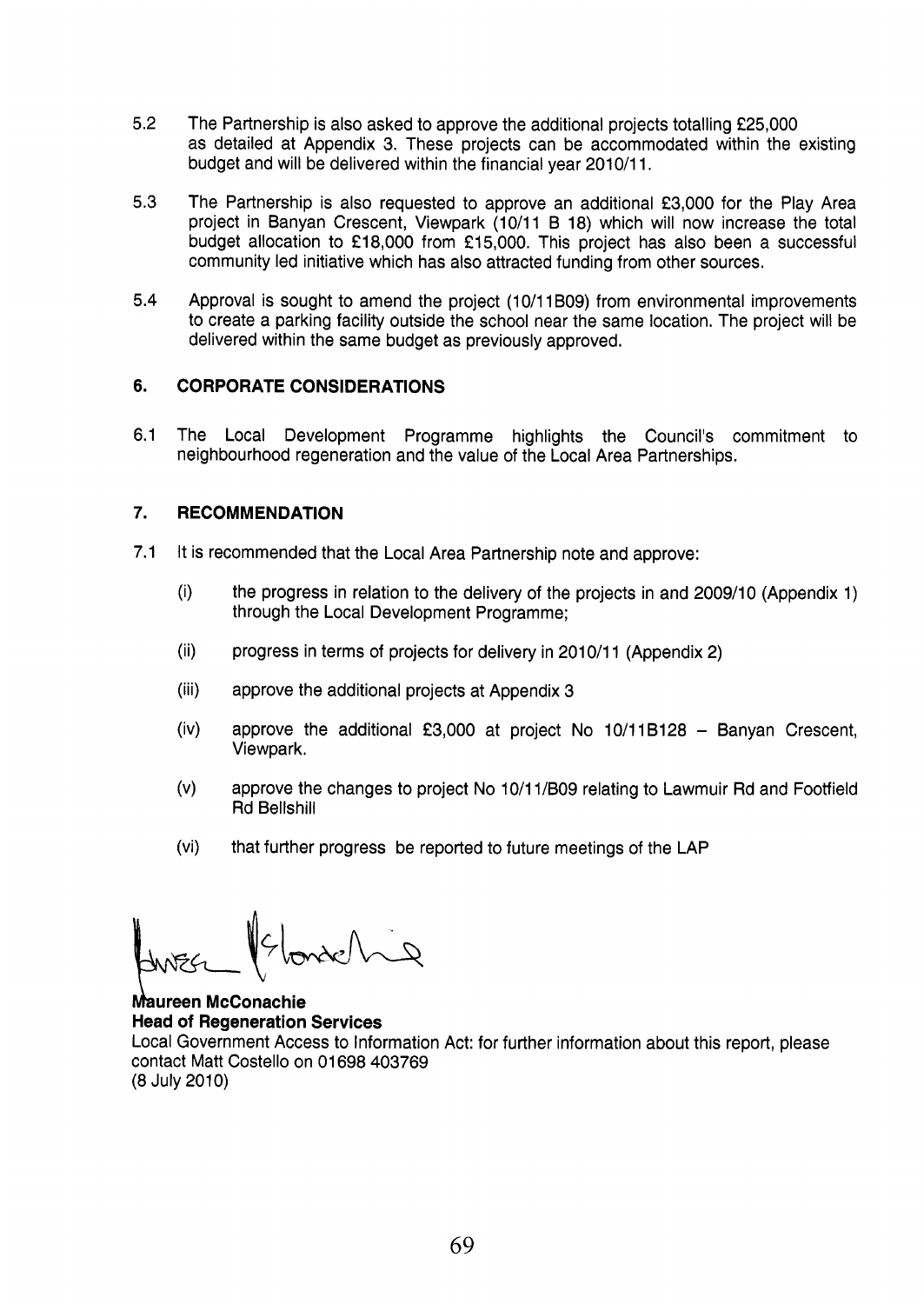## **Appendix 1**

| <b>Siemd</b><br><b>IMARES</b>                        | ativo de la<br><b>RefNo. Prinal Cost</b> | <b>ANDREWS</b> | <b>E</b> SALE                                                                                                                                               |
|------------------------------------------------------|------------------------------------------|----------------|-------------------------------------------------------------------------------------------------------------------------------------------------------------|
| Bellshill -<br>Gardenside                            | 09/10/B01                                | £72,000 (F)    | Completed April 2010                                                                                                                                        |
| Orbiston-<br><b>Liberty Road</b>                     | 09/10/B08                                | £19,320 (F)    | Completed April 2010                                                                                                                                        |
| Viewpark $-$<br>Myrtle Road /<br>Douglas<br>Crescent | 09/10/B09                                | £11,570 (I)    | Awaiting technical advice regarding wall<br>area and further work will be required. Can<br>be completed in conjunction with further<br>works during 2010/11 |
| <b>Bellshill - Lane</b><br>at Holm Gardens           | 09/10/B15                                | £7,526 $(F)$   | In progress - awaiting formal lane closure<br>order                                                                                                         |
| Bellshill-<br><b>McDougall Quad</b>                  | 10/11/B07                                | £5,350 (F)     | Completed April 2010                                                                                                                                        |

### **Bellshill and District Local Development Programme 2009/10**